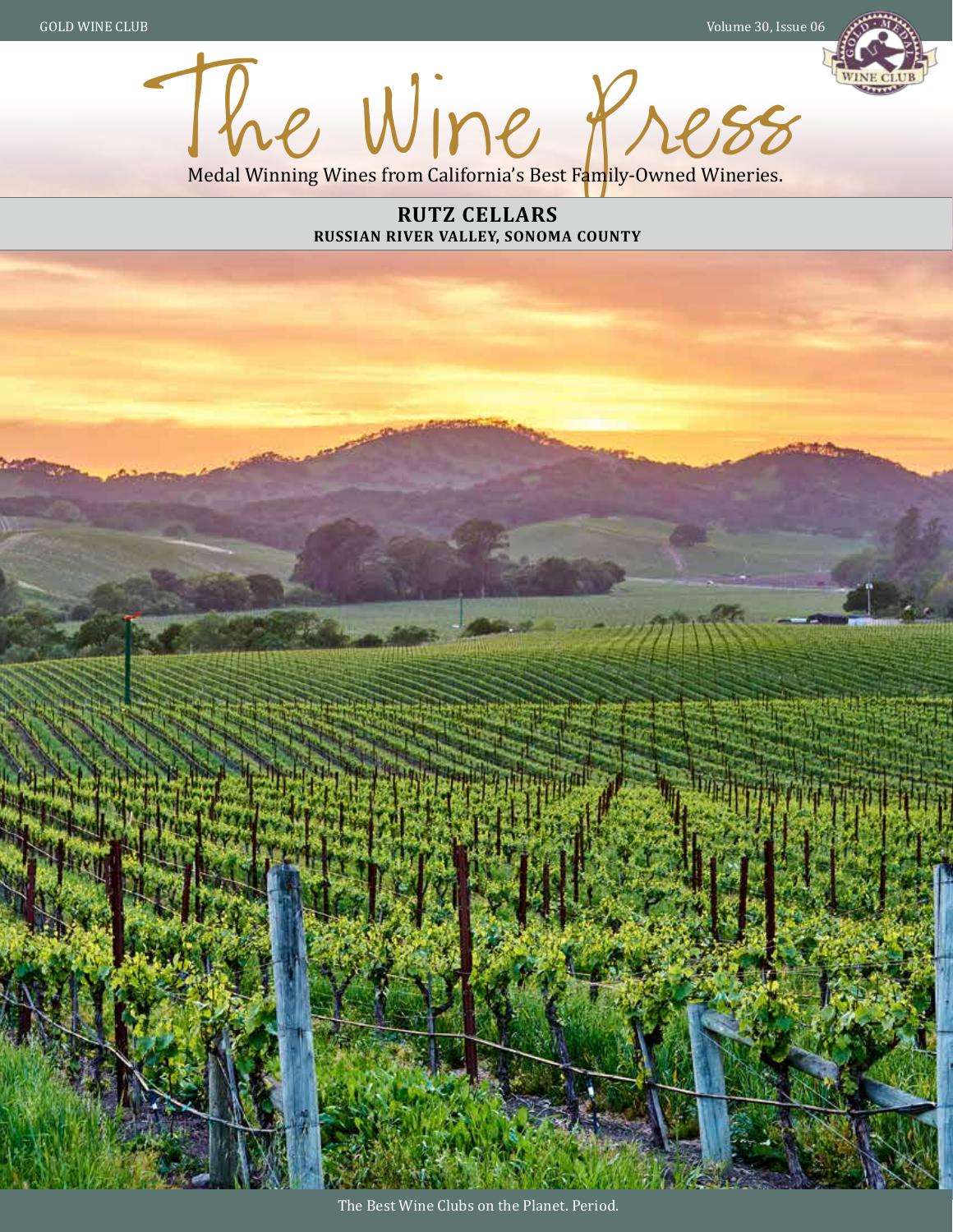Rutz Cellars

#### **A Burgundian-inspired boutique winery in the heart of Sonoma's Russian River Valley, Rutz Cellars celebrates nearly 30 years of crafting classically-styled Chardonnay and Pinot Noir.**



Keith Rutz Winemaker

Rutz Cellars was started in 1992 by Keith Rutz, whose passion for Burgundy inspired him to make California Pinot Noir and Chardonnay in the tradition of his favorite Burgundian wines. From the beginning, his goal was - and still is - to make the finest small-batch wines possible that would stand up to those made by the top French producers. Over the last 28 years, Keith Rutz has built Rutz Cellars into a notable, award-winning Russian River Valley winery.

Keith's interest in wine dates back to his college days at the University of California Berkeley, where he was actually in the fashion industry and became the proprietor of two trendy clothing boutiques located near the Berkeley campus. His entrepreneurial duties regularly took him to both London and Paris where he frequented the type of restaurants and shops that featured France's outstanding wines. It didn't take long for the youthful businessman to develop his great love of Burgundy and become totally immersed in wine.

Keith spent several years working in the fashion industry, at one point working for the clothing manufacturer Esprit in San Francisco and later starting his own fashion business that produced belts for the likes of Kenneth Cole and Anne Klein. He traveled extensively around the world until it finally became very exhausting and it was time to make a change. It was during this frantic period that Keith realized the one relatively stable aspect of his life centered on wine and his ultimate pursuit of the great California Burgundy. He finally decided to change his lifestyle and devote all of his time to developing Rutz Cellars.

Keith also has ancestral roots in the wine industry, dating back six generations from his great, great grandfather Fernand Lebegue who grew up in Aigne, in France's Languedoc region. Fernand worked as a cooper fashioning oak barrels from the Vosges, Nevers, Allier, and Troncais, which have become the standard bearers of oak in the fine wine business today. Now, with the start of Rutz Cellars, his family's tradition had come full circle.

At Rutz Cellars, Keith crafts classically-styled wines from the best Chardonnay and Pinot Noir grapes available in the Russian River Valley of Sonoma County, California. In 2018, he expanded his brand to also include Domaine Rutz, a high-end label that includes a pair of Cabernet Sauvignons from Sonoma's Chalk Hill appellation and another from Napa Valley's Rutherford appellation. Keith is also now joined by his daughter, Melissa, making this a true family winery.

*What about the label?* Keith Rutz selected a very distinctive 'caveman' image for the heart of his wine labels (pictured on the left). "To me, the painting shows the human spirit escaping its bounds and suggests continuity between science and art," Keith explained. "I would like to think it captures the essence of what winemaking is all about - freeing oneself from earthly confines and at the same time, learning to work with nature."

We are happy to share Rutz Cellars with our Gold Wine Club members and hope you enjoy two of their fabulous wines. Cheers!

Rutz Cellars owner Keith Rutz also acts as winemaker for his namesake winery. His Russian River Valley based Pinot Noirs and Chardonnays are crafted in the style and flavor of the great Burgundies of France. Keith produces his wines in small quantities, from low-yielding, world-class vineyards, and the result is an unmatched style of balance and finesse, with extraordinary flavor. His pure, traditional approach to Pinot Noir and Chardonnay yields wines that are soft, elegant and refined. It is his guarantee that from harvest to bottling, Rutz Cellars wines are subjected to minimal handling and maximum care, which underscores his commitment to making the finest wines possible.

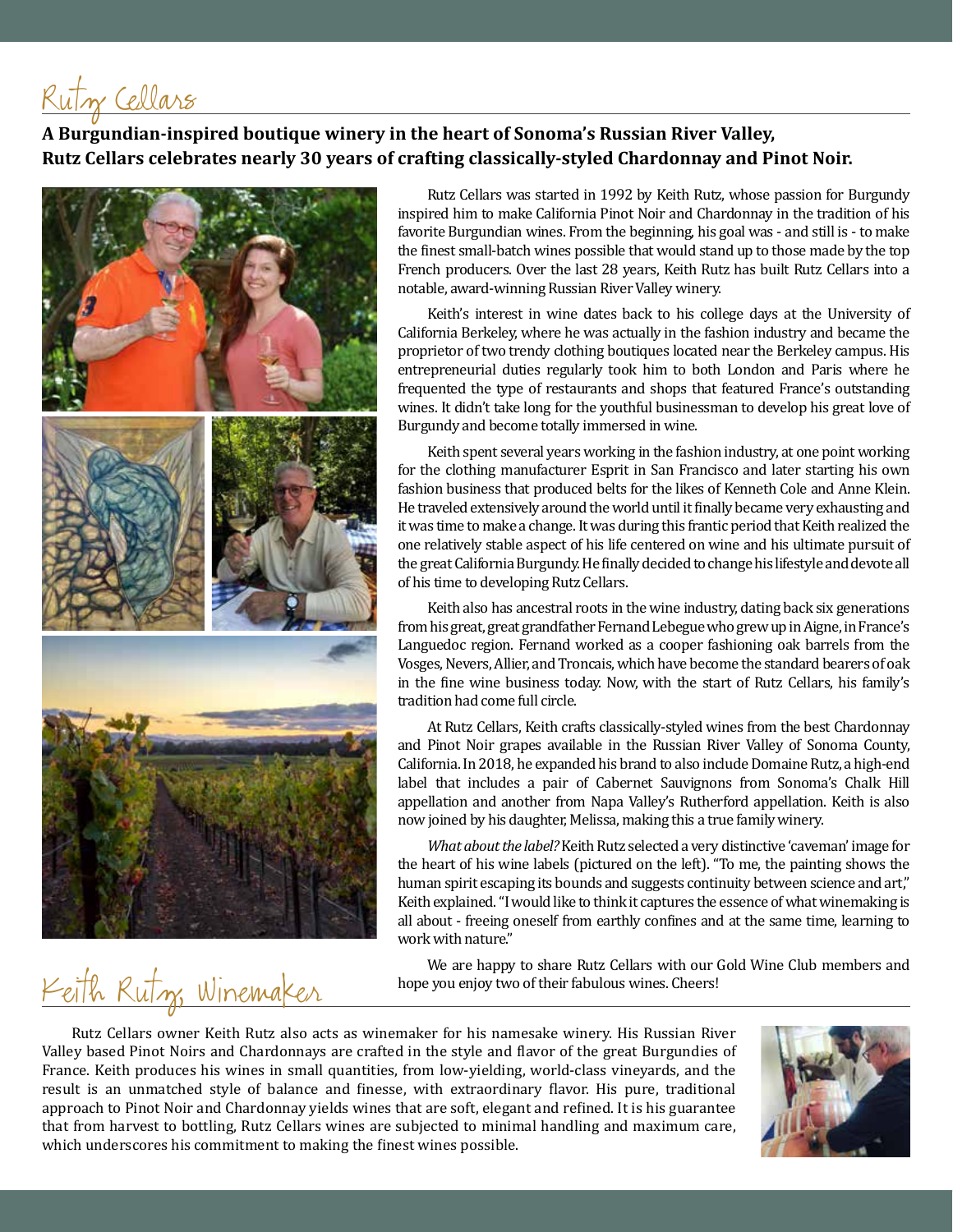# Featured Gold Club Wines



## **700 cases produced Rutz 2018 Pinot Noir, Russian River Valley**

For nearly 30 years, Rutz Cellars has been cultivating its core bottlings from the most preeminent appellation for Pinot Noir: the Russian River Valley. This appellation now has a world wide reputation for a terroir that balances all of the elements of the sun, air and soil. Rutz's Proprietors Reserve Pinot Noir hails from vineyards within the cooler region of the Valley and the result is a classic, varietally correct, Old World style Pinot Noir. Ruby in color, the Pinot Noir offers a range of aromas, from just-ripe cherries and blackberries to dried herbs like basil, ground cinnamon and white pepper. The wine is soft and supple with balanced flavors of porcini mushrooms, green peppers and just a kiss of oak that lingers on the complex finish. Aged in French oak. Enjoy!

### **GOLD MEDAL SPECIAL SELECTION**



KOREAN STYLE BEEF SHORT RIBS Food Pairing:

GoldMedalWineClub.com/Recipes



### **950 cases produced Rutz 2018 Chardonnay, Russian River Valley**

With five generations of French viniculture heritage, Keith Rutz strives to create a Russian River Valley Chardonnay that has a great backbone of natural acidity and structure, a crisp, cool limestone minerality character, finesse, and balance. Pale gold in color, the 2018 Proprietors Reserve Chardonnay leads with minerality and savory herb notes. The nose offers a hint of stone fruit like golden apple and pear skin, followed by a range of Provence herbs. The oak is almost unnoticeable, until a hint of toasted sesame seed arises on the finish. This Chardonnay clearly speaks to the terroir of the Russian River Valley, with flint and sandy limestone across the subdued yet wildly drinkable palate. Aged in oak. 100% Chardonnay. Enjoy!



TARRAGON CHICKEN SALAD Food Pairing:

GoldMedalWineClub.com/Recipes

## **GOLD MEDAL SPECIAL SELECTION**

#### **HOW WE CHOOSE OUR WINES:**

Gold Medal Wine Club showcases exceptional wines from only the best small wineries of California. Featured wines include those which have earned medals in the top wine-industry competitions or have been highly rated by a respected national wine publication (see goldmedalwineclub.com/resources/wine-ratings). On occasion, we feature wines which are newly released by the winery and which medals and reviews are forthcoming. Each and every selection is a superb wine made in small quantities and with very limited distribution. There are over 4,000 wineries in California producing thousands of different wines. Only wines fitting the above criteria are considered in choosing the featured selections each month.

## **Add a** *Plus!* **Bottle** to your next wine delivery

## \$18-\$22 per delivery

The *Plus!* Program automatically adds on one special wine to each regularly scheduled wine delivery, or as often as you like! *Plus!* wines are all highly-rated, very small production wines with availability too limited for all regular club members to receive. For more information, visit: **GoldMedalWineClub.com/plus**

#### **This month's Gold** *Plus!* **Featured Wine:**

**Carucci 2015 Grenache, Santa Maria Valley**

92 Points - *Wine Enthusiast magazine*

*120 Cases Produced*